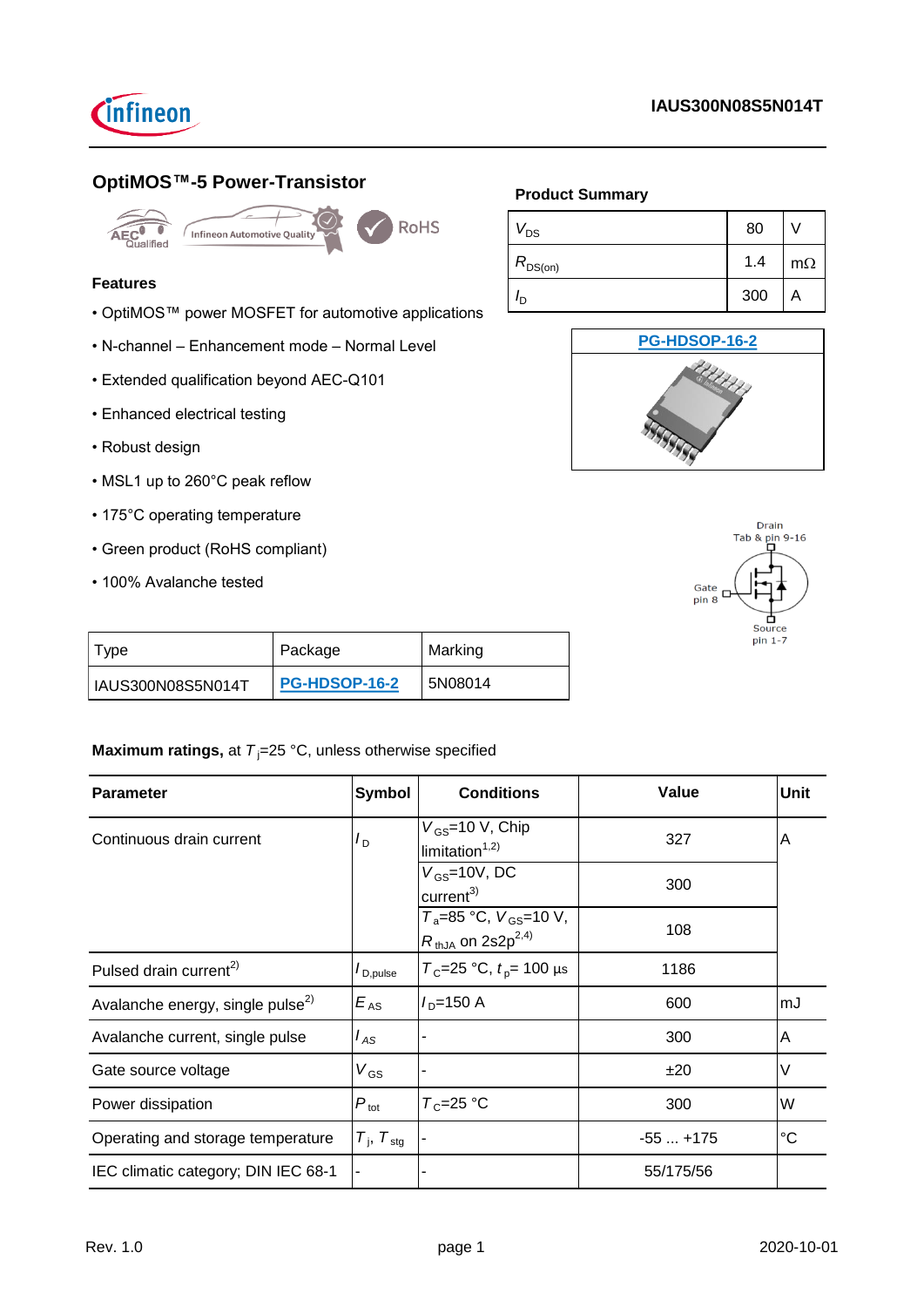

| <b>Parameter</b> | Symbol | <b>Conditions</b> | <b>Values</b> |      |      |  | Unit |
|------------------|--------|-------------------|---------------|------|------|--|------|
|                  |        |                   | min.          | typ. | max. |  |      |

# **Thermal characteristics2)**

|                                     |            | Top                  |     | 0.5 | K/W |
|-------------------------------------|------------|----------------------|-----|-----|-----|
| Thermal resistance, junction - case | $R_{thJC}$ | Bottom (Pin 1-7)     | 9   |     |     |
|                                     |            | Bottom (Pin 9-16)    |     |     |     |
| Thermal resistance, junction -      | $R_{thJA}$ | Top                  | 2.8 | -   |     |
| ambient <sup>4</sup>                |            | Bottom (through PCB) | 40  |     |     |

**Electrical characteristics,** at  $T_j = 25 \degree C$ , unless otherwise specified

## **Static characteristics**

| Drain-source breakdown voltage   | $V_{(BR)DSS}$       | $V_{GS} = 0 V,$<br>$I_{D} = 1 mA$                            | 80  |     |     | ν         |
|----------------------------------|---------------------|--------------------------------------------------------------|-----|-----|-----|-----------|
| Gate threshold voltage           | $V_{\text{GS(th)}}$ | $V_{DS} = V_{GS}$ , $I_{D} = 230 \mu A$                      | 2.2 | 3   | 3.8 |           |
| Zero gate voltage drain current  | $I_{\text{DSS}}$    | $V_{DS}$ =80 V, $V_{GS}$ =0 V,<br>$T_i = 25$ °C              |     | 0.1 |     | μA        |
|                                  |                     | $V_{DS}$ =40 V, $V_{GS}$ =0 V,<br>$T_i$ =85 °C <sup>2)</sup> |     | 1   | 20  |           |
| Gate-source leakage current      | $I_{\text{GSS}}$    | $V_{GS}$ =20 V, $V_{DS}$ =0 V                                |     |     | 100 | nA        |
| Drain-source on-state resistance | $R_{DS(on)}$        | $V_{GS}$ =6 V, $I_{D}$ =75 A                                 |     | 1.6 | 2.1 | $m\Omega$ |
|                                  |                     | $V_{\text{GS}}$ =10 V, $I_{\text{D}}$ =100 A                 |     | 1.2 | 1.4 |           |
| Gate resistance <sup>2)</sup>    | $R_{\rm G}$         |                                                              |     | 1.3 |     | Ω         |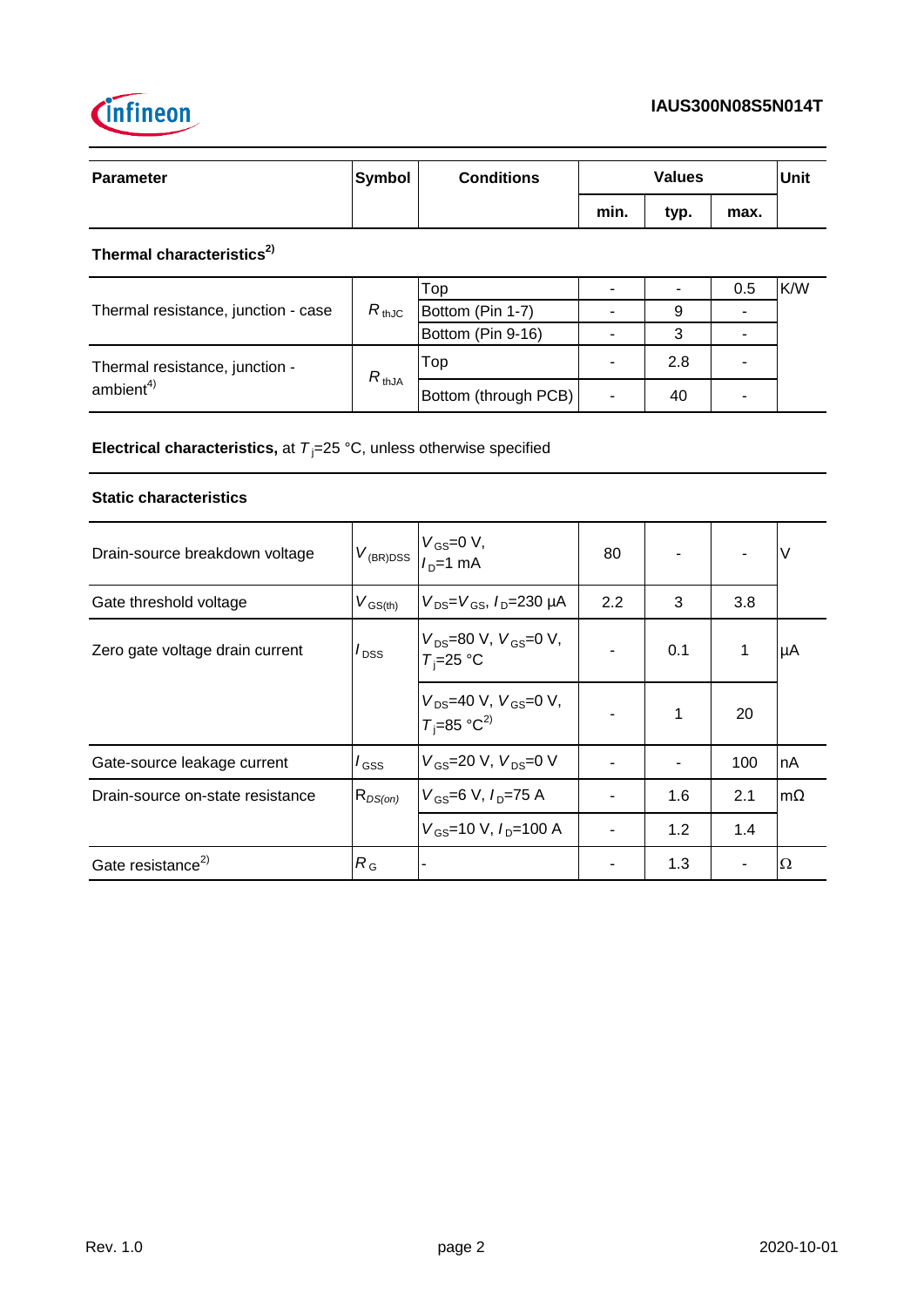



| Parameter                                     | <b>Symbol</b>              | <b>Conditions</b>                             |                          | <b>Values</b>  |                          | Unit |
|-----------------------------------------------|----------------------------|-----------------------------------------------|--------------------------|----------------|--------------------------|------|
|                                               |                            |                                               | min.                     | typ.           | max.                     |      |
| Dynamic characteristics <sup>2)</sup>         |                            |                                               |                          |                |                          |      |
| Input capacitance                             | $C_{\rm iss}$              |                                               | $\overline{a}$           | 10137          | 13178                    | pF   |
| Output capacitance                            | $C_{\rm{oss}}$             | $V_{GS}$ =0 V, $V_{DS}$ =40 V,<br>$f=1$ MHz   |                          | 1626           | 2114                     |      |
| Reverse transfer capacitance                  | $C_{\rm rss}$              |                                               | $\overline{\phantom{0}}$ | 71             | 106                      |      |
| Turn-on delay time                            | $t_{\sf d(on)}$            |                                               | $\overline{\phantom{0}}$ | 25             | $\overline{\phantom{0}}$ | ns   |
| Rise time                                     | $t_{\rm r}$                | $V_{DD}$ =40 V, $V_{GS}$ =10 V,               | ÷,                       | 15             | $\overline{a}$           |      |
| Turn-off delay time                           | $t_{\rm d(Off)}$           | $ID=100$ A, $RG=3.5$ $\Omega$                 | $\overline{a}$           | 52             | $\blacksquare$           |      |
| Fall time                                     | $t_{\rm f}$                |                                               | $\blacksquare$           | 46             | $\blacksquare$           |      |
| Gate Charge Characteristics <sup>2)</sup>     |                            |                                               |                          |                |                          |      |
| Gate to source charge                         | $Q_{\text{gs}}$            |                                               | $\overline{a}$           | 46             | 60                       | nC   |
| Gate to drain charge                          | $\mathsf{Q}_{\mathsf{gd}}$ | $V_{DD}$ =40 V, $I_D$ =100 A,                 |                          | 30             | 47                       |      |
| Gate charge total                             | $Q_{q}$                    | $V_{GS}$ =0 to 10 V                           | $\blacksquare$           | 144            | 187                      |      |
| Gate plateau voltage                          | $V_{\rm plateau}$          |                                               |                          | 4.5            | $\blacksquare$           | V    |
| <b>Reverse Diode</b>                          |                            |                                               |                          |                |                          |      |
| Diode continous forward current <sup>2)</sup> | $I_{\rm S}$                | $T_c = 25 °C$                                 | L.                       | $\overline{a}$ | 300                      | A    |
| Diode pulse current <sup>2)</sup>             | $I_{\rm S, pulse}$         | $T_c$ =25 °C, $t_p$ = 100 μs                  |                          | ä,             | 2000                     |      |
| Diode forward voltage                         | $V_{SD}$                   | $V_{GS}$ =0 V, $I_F$ =100 A,<br>$T_i = 25$ °C |                          | 0.9            | 1.2                      | V    |
| Reverse recovery time <sup>2)</sup>           | $t_{\rm rr}$               | $V_{\rm R}$ =40 V, $I_{\rm F}$ =50A,          | $\blacksquare$           | 83             | $\overline{\phantom{a}}$ | ns   |
| Reverse recovery charge <sup>2)</sup>         | $Q_{rr}$                   | $di_F/dt = 100$ A/µs                          |                          | 156            |                          | nC   |

 $1)$  Practically the current is limited by the overall system design including the customer-specific PCB.

 $^{2)}$  The parameter is not subject to production testing – specified by design.

3) Current is limited by the bondwires.

 $4)$  Device on a four-layer 2s2p FR4 PCB with topside cooling. Thermal insulation material is 100  $\mu$ m thick and has a conductivity of 0.7 W/mK. Top surface of heat sink is fixed at ambient temperature. Bottom surface of PCB is left at free convection. Values may vary depending on the customer-specific design.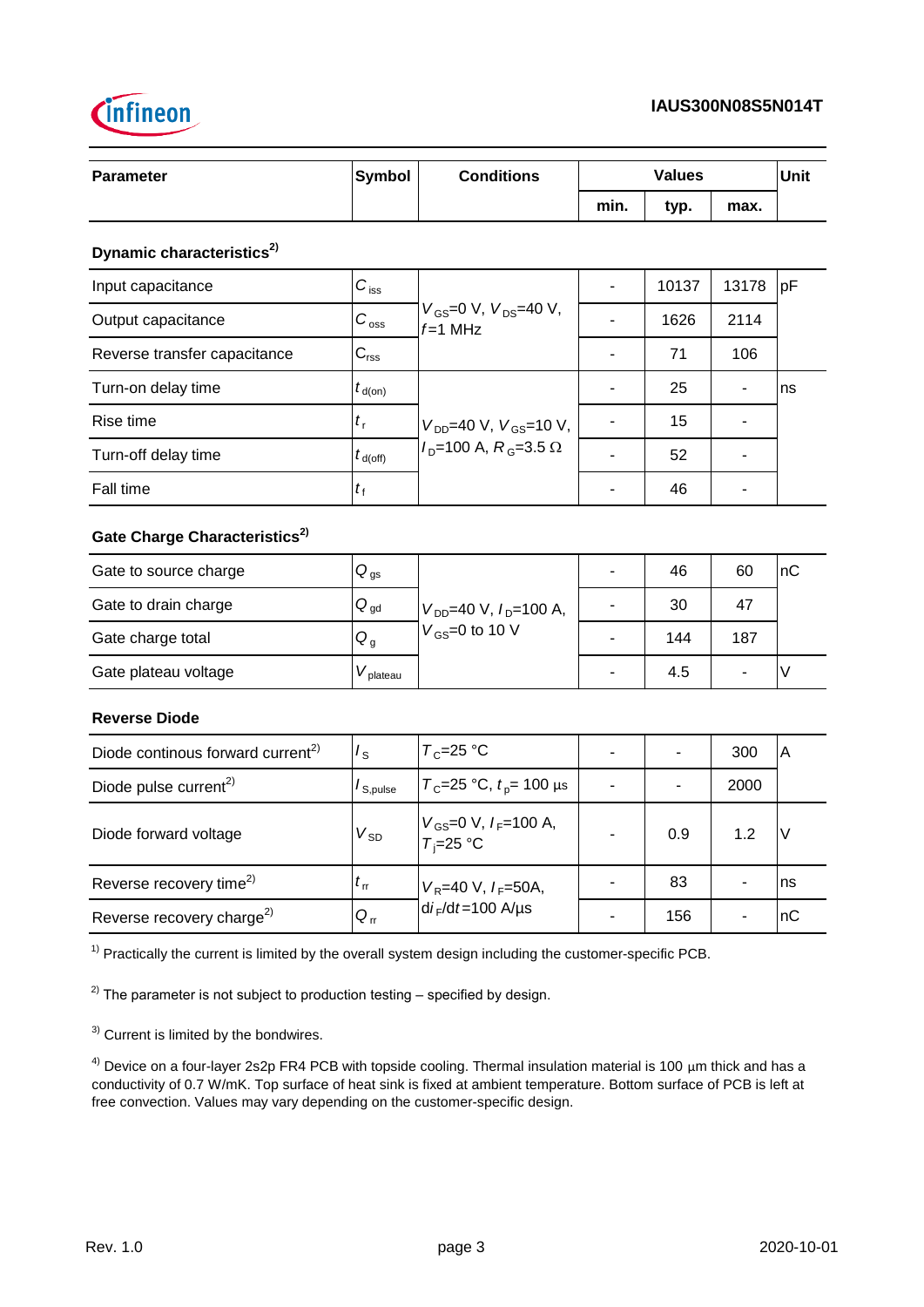

# **1 Power dissipation 2 Drain current**

 $P_{\text{tot}} = f(T_{\text{C}}); V_{\text{GS}} \ge 6 \text{ V}$  *I*<sub>D</sub> =  $f(T_{\text{C}}); V_{\text{GS}} \ge 6 \text{ V}$ 



 $I_D = f(V_{DS})$ ;  $T_C = 25 °C$ ;  $D = 0$ 



# **3 Safe operating area 4 Max. transient thermal impedance**

 $Z_{thJC} = f(t_p)$ 

parameter:  $t_{\rm p}$  **parameter:** *D=t<sub>p</sub>*/*T* 

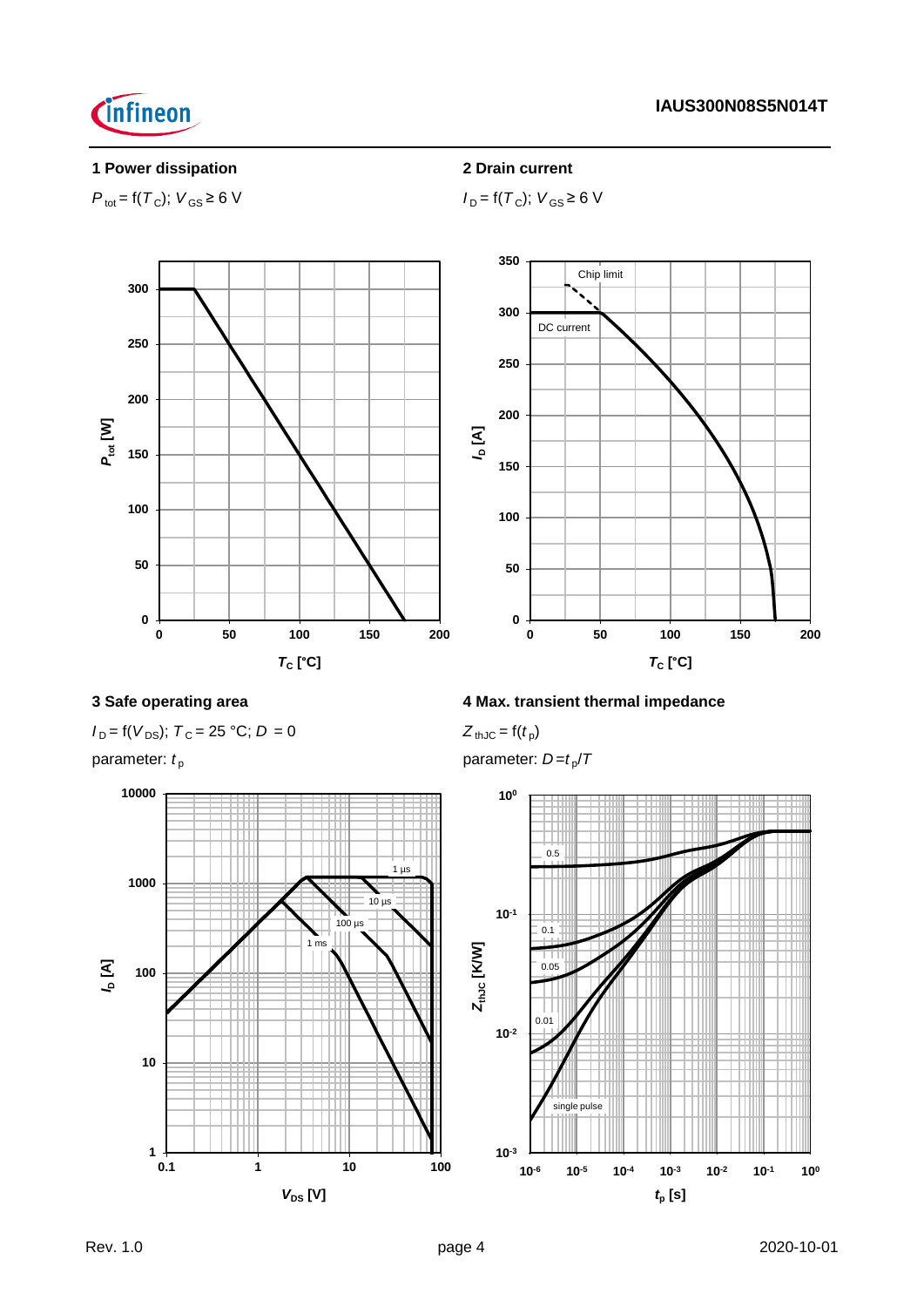



# **5 Typ. output characteristics 6 Typ. drain-source on-state resistance**

*I*<sub>D</sub> = f(*V*<sub>DS</sub>); *T*<sub>j</sub> = 25 °C *R*<sub>DS(on)</sub> = f(*I*<sub>D</sub>); *T*<sub>j</sub> = 25 °C parameter:  $V_{GS}$  parameter:  $V_{GS}$ 



# **7 Typ. transfer characteristics 8 Typ. drain-source on-state resistance**

 $I_D = f(V_{GS})$ ;  $V_{DS} = 6V$ 

 $R_{DS(on)} = f(T_j)$ 

 $V_{GS} = 6V,$  $I_D = 75 A$ 

parameter:  $T_j$  parameter:  $I_D$ ,  $V_{GS}$ 





 $V_{GS} = 10 V, I_D = 100 A$ 

*T***j [°C]**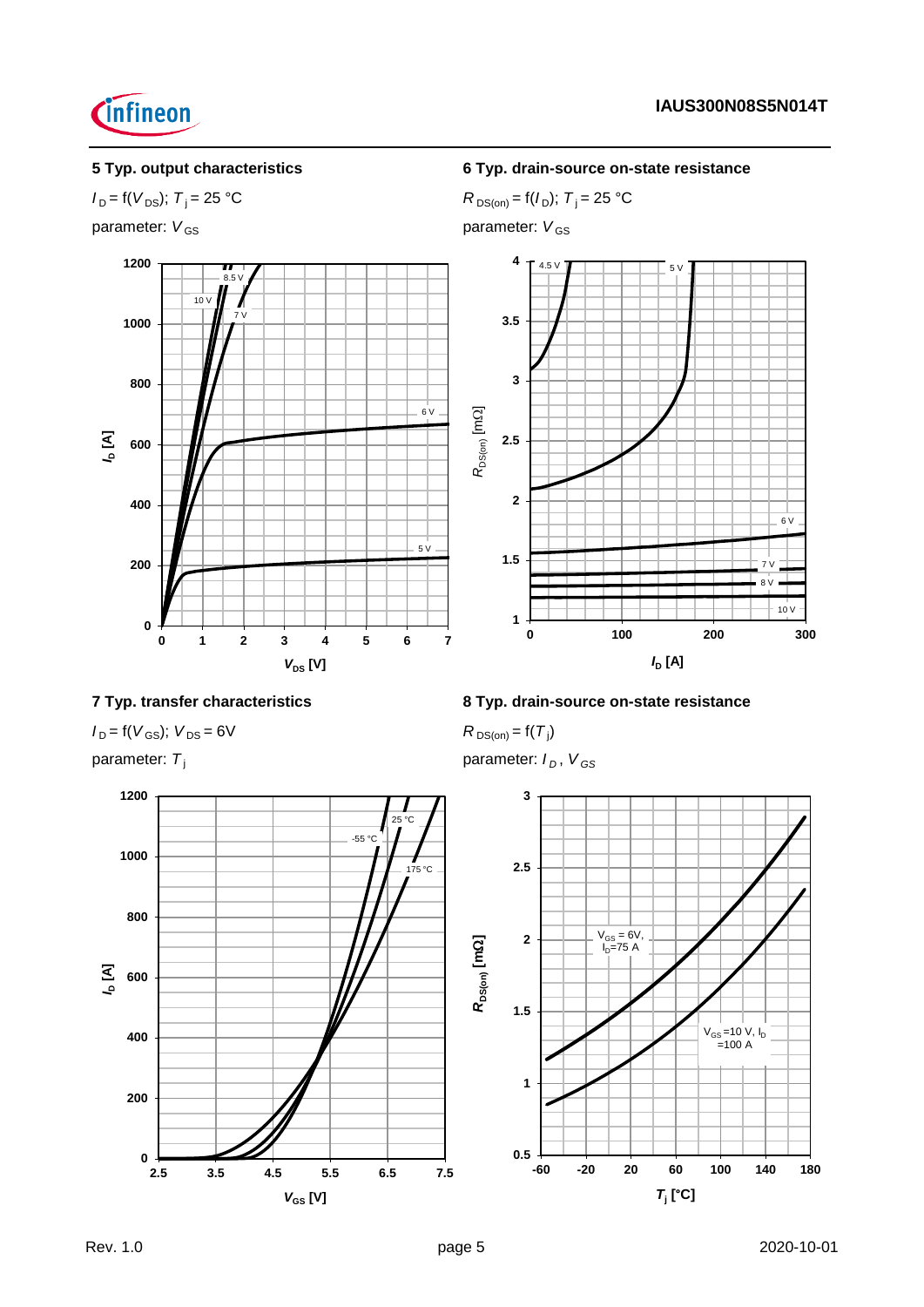

# **9 Typ. gate threshold voltage 10 Typ. capacitances**

# $V_{GS(th)} = f(T_j); V_{GS} = V_{DS}$

parameter:  $I_D$ 



# **11 Typical forward diode characteristics 12 Typ. avalanche characteristics**

 $I_F = f(V_{SD})$  *I* AS =  $f(t_{AV})$ 

parameter:  $T_j$  parameter:  $\frac{1}{2}$  p



 $C = f(V_{DS})$ ;  $V_{GS} = 0$  V;  $f = 1$  MHz



$$
\text{parameter: } T_{j(\text{start})}
$$

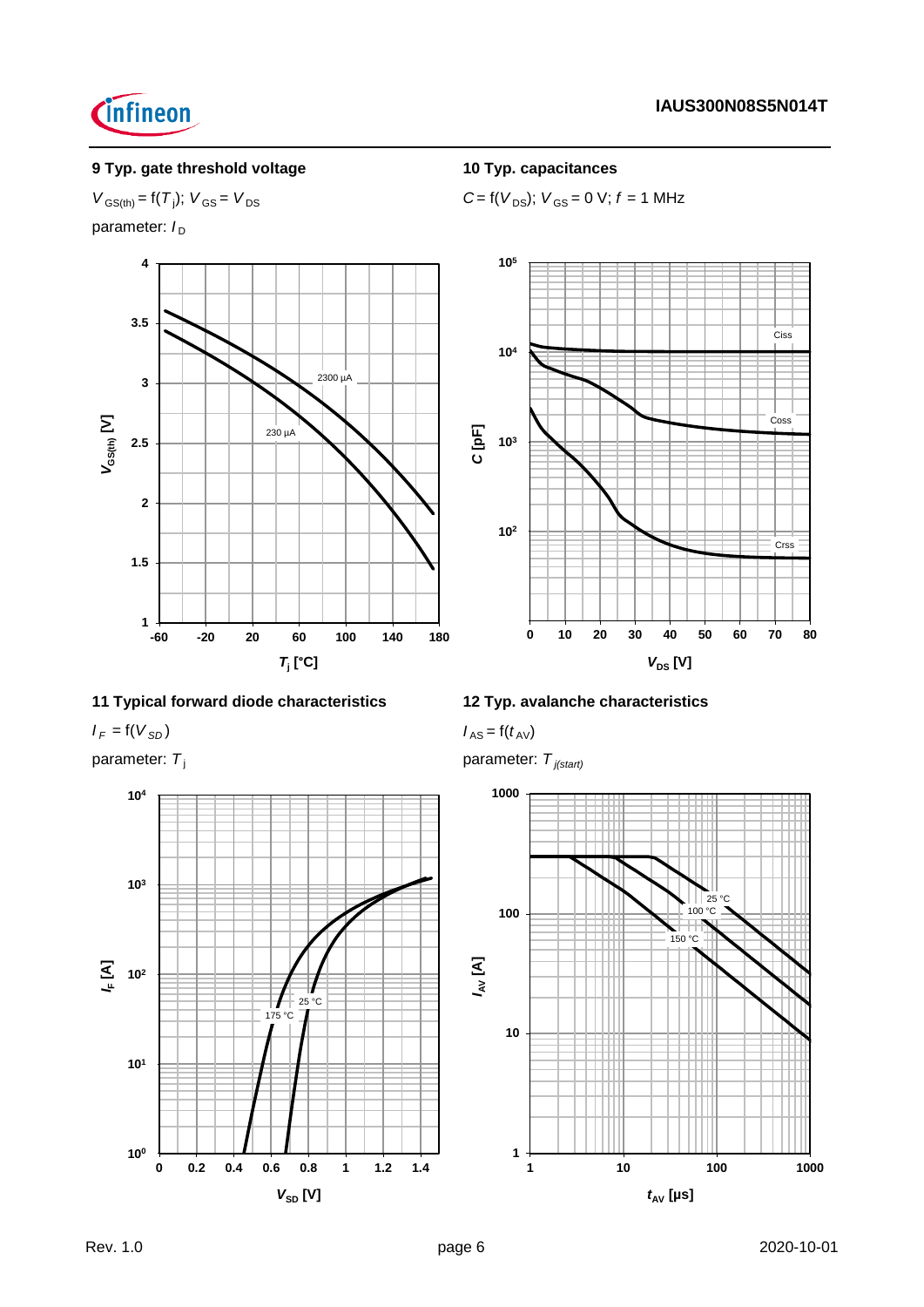# **13 Typical avalanche energy 14 Drain-source breakdown voltage**

### $E_{AS} = f(T_i)$ )  $V_{\text{BR(DSS)}} = f(T_j); I_{\text{D\_typ}} = 1 \text{ mA}$

parameter:  $I_D$ 

*<u>Cinfineon</u>* 



# **15 Typ. gate charge 16 Gate charge waveforms**

 $V_{GS}$  = f( $Q_{gate}$ );  $I_D$  = 100 A pulsed parameter: V<sub>DD</sub>

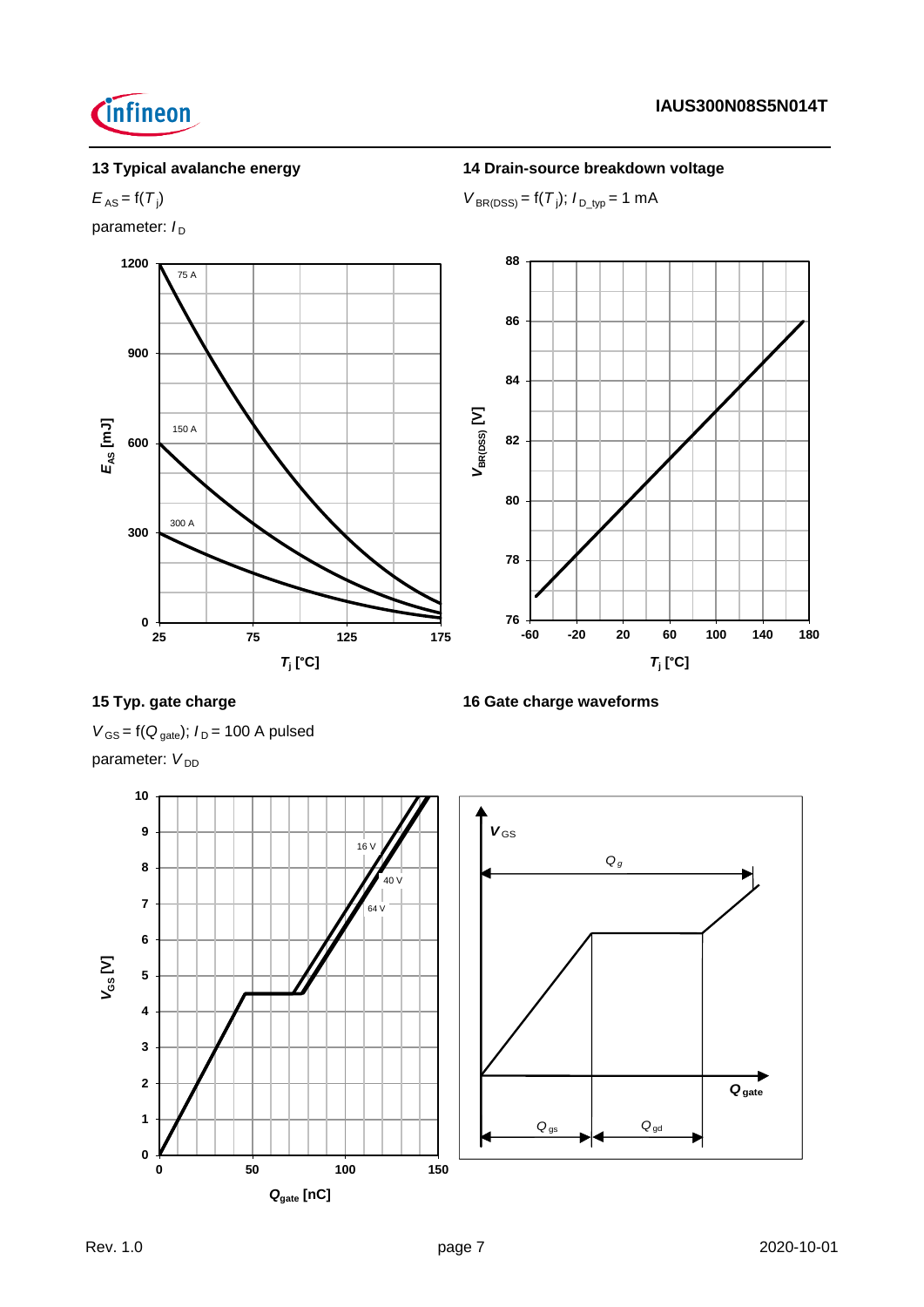

## **Package Outline**



All metal surfaces tin plated except area of cut and heatsink

All dimensions are in units mm<br>The drawing is in compliance with ISO 128-30, Projection Method 1  $\leftarrow$   $\phi$  ]

## **Footprint**

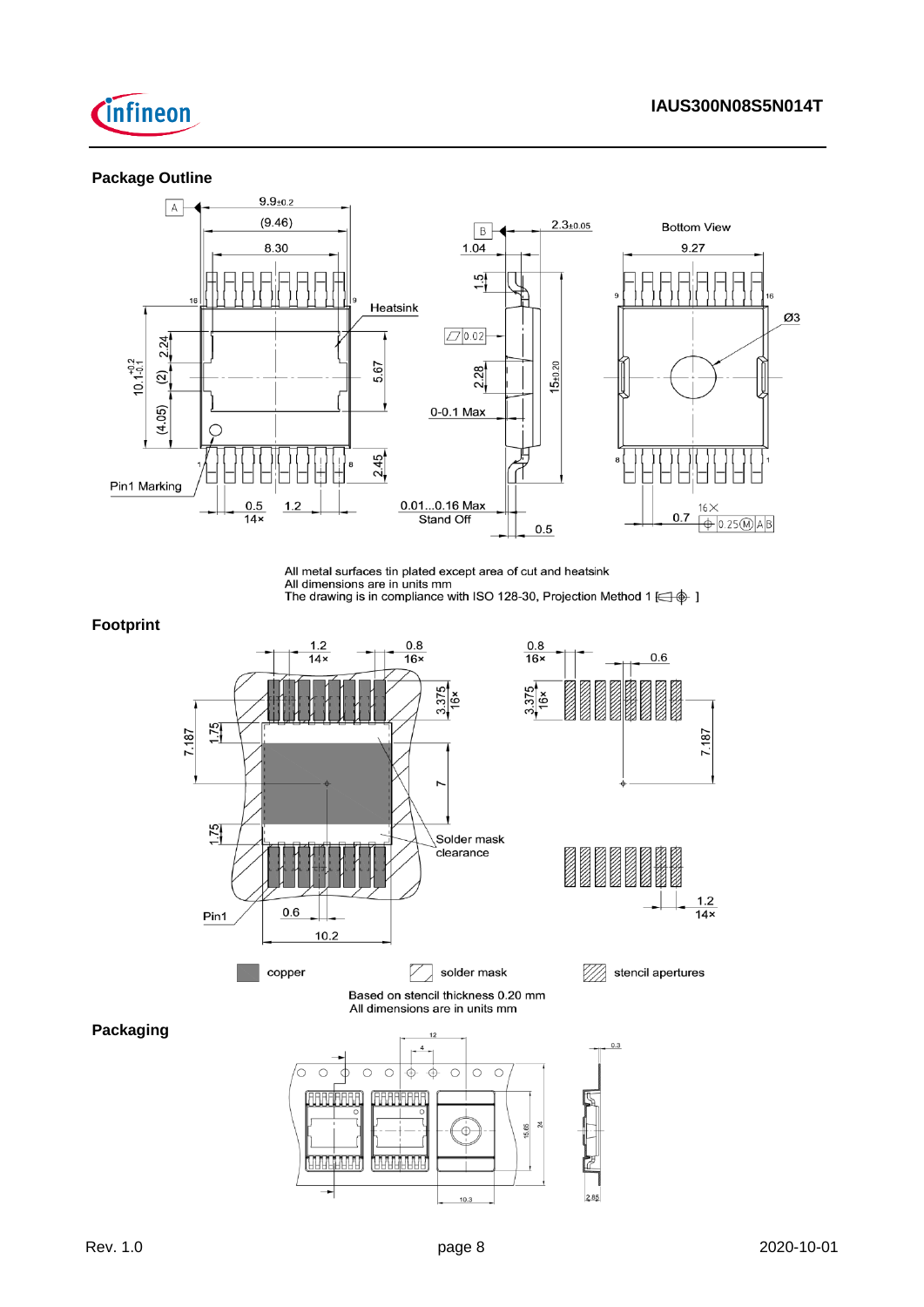



**Published by Infineon Technologies AG 81726 Munich, Germany**

**© Infineon Technologies AG 2020 All Rights Reserved.**

## **Legal Disclaimer**

The information given in this document shall in no event be regarded as a guarantee of conditions or characteristics. With respect to any examples or hints given herein, any typical values stated herein and/or any information regarding the application of the device, Infineon Technologies hereby disclaims any and all warranties and liabilities of any kind, including without limitation, warranties of non-infringement of intellectual property rights of any third party.

### **Information**

For further information on technology, delivery terms and conditions and prices, please contact the nearest Infineon Technologies Office (www.infineon.com).

### **Warnings**

Due to technical requirements, components may contain dangerous substances. For information on the types in question, please contact the nearest Infineon Technologies Office. Infineon Technologies components may be used in life-support devices or systems only with the express written approval of Infineon Technologies, if a failure of such components can reasonably be expected to cause the failure of that life-support device or system or to affect the safety or effectiveness of that device or system. Life support devices or systems are intended to be implanted in the human body or to support and/or maintain and sustain and/or protect human life. If they fail, it is reasonable to assume that the health of the user or other persons may be endangered.